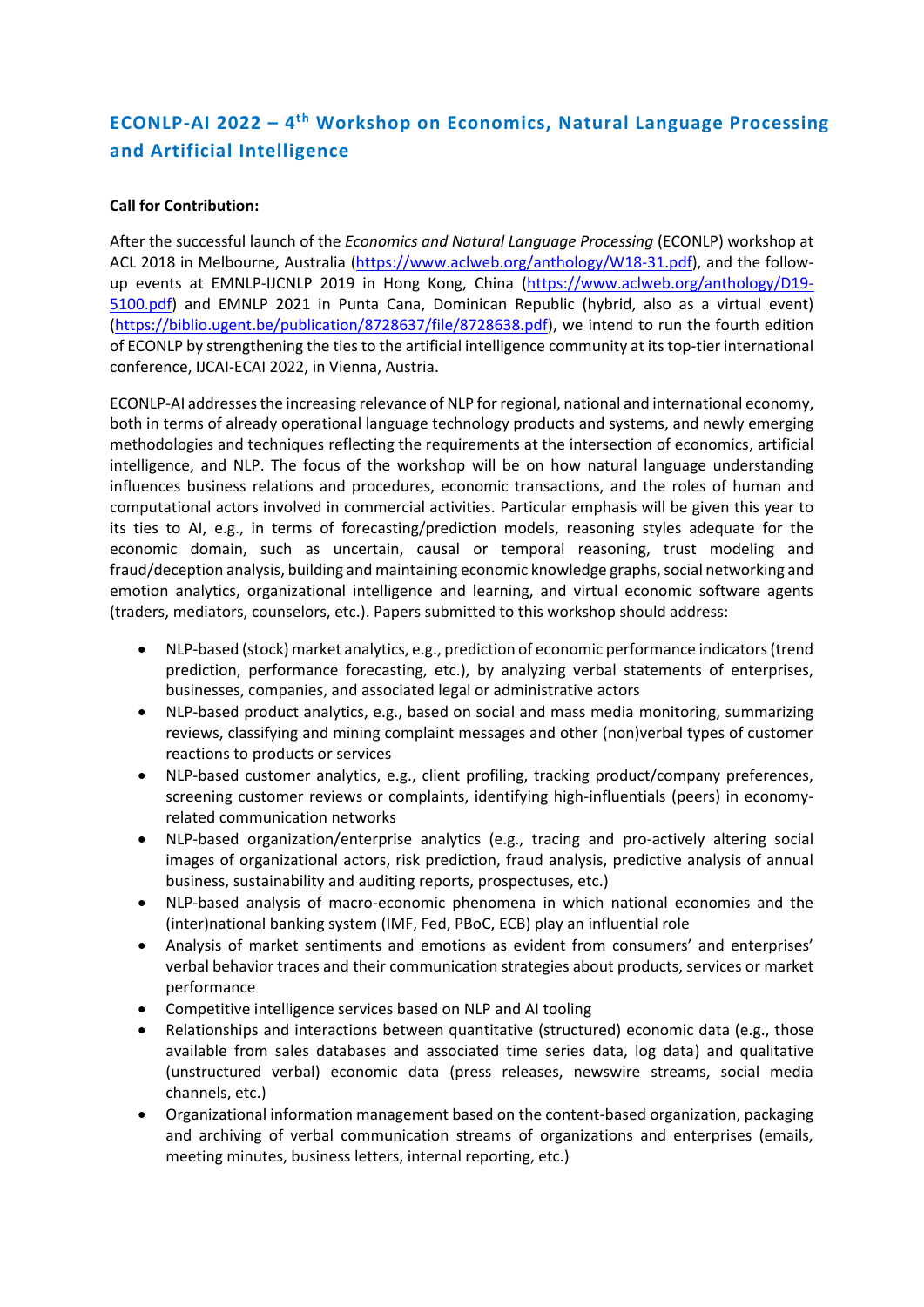- Credibility and trust models for business agents involved in the economic process (e.g., as traders, sellers, advertisers) extracted from text/opinion mining their communication behavior (including historic or legacy data)
- Deception or fake information recognition related to economic objects (such as products, advertisements, etc.) or economic actors (such as industries, companies, etc.), including opinion spam targeting or emanating from economic actors and processes
- Impression management of brands (brand management) or people
- Economic reasoning styles: uncertain, causal, temporal, mixed numeric/(sub)symbolic, qualitative, etc.
- Verbally fluent software agents (chat bots for counseling, sales and marketing) as virtual actors in economic processes serving business interests, e.g., embodying models of persuasion, information biases, fair trading, incl. economic software agents/multi-agent systems and their theoretical underpinnings (game theory, auction models, utility theory, preference models, social choice theory, protocols, etc.)
- Integrated economic data and text mining
- Enterprise search engines (e-commerce, e-marketing) involving NLP and AI analytics
- Consumer search engines, market monitors, product/service recommender systems involving NLP and AI analytics
- Client-supplier interaction platforms (e.g., portals, helps desks, newsgroups) and transaction support systems based on written or spoken natural language communication
- Multi-media and multi-modality interaction platforms, including written/spoken language channels, triggering or supporting economic processes
- Specialized modes of information extraction and text mining in economic domains, e.g., temporal event or transaction mining, timeline construction
- Information aggregation from multiple economy-related single sources (e.g., review summaries, automatic threading of discussions)
- Text generation in economic domains, e.g., review generation, complaint response generation
- Ontologies and knowledge graphs for economics and adaptation of general-domain lexicons for economic NLP
- Corpora and annotation policies (guidelines, metadata schemata, etc.) for economic NLP
- Economy-specific text genres (business reports, sustainability reports, auditing documents, product reviews, economic newswire, business letters, prospectuses, etc.) and their usage for NLP (e.g., classification, filtering, etc.)
- Dedicated, domain-adapted software resources for economic NLP (e.g., NER taggers, sublanguage parsers, pipelines or domain-adapted end-to-end systems for processing economic discourse), including pre-trained economic language models

# **Preliminary Workshop Format:**

ECONLP 2022 will be organized as a 1.5 day workshop – the first day will be devoted to paper presentations, the second half-day will present the results of the shared task. The shared task will focus on two novel subtasks: event extraction and sentiment analysis from economic texts. The task will build on the newly published SENTiEVENT text corpus (Jacobs & Hoste, 2021). We plan for two invited talks and a panel session on the ties between NLP, economics, and AI.

The first day will have a brief introduction to the workshop theme and on-going initiatives, and then continue in 1.5 hour blocks with paper presentations and an invited talk. A morning coffee/tea break, lunch break and an afternoon coffee/tea break will split the four up to five sessions. The second halfday will report on the outcome of the shared task, with papers from the top-performing systems, plus the second invited talk.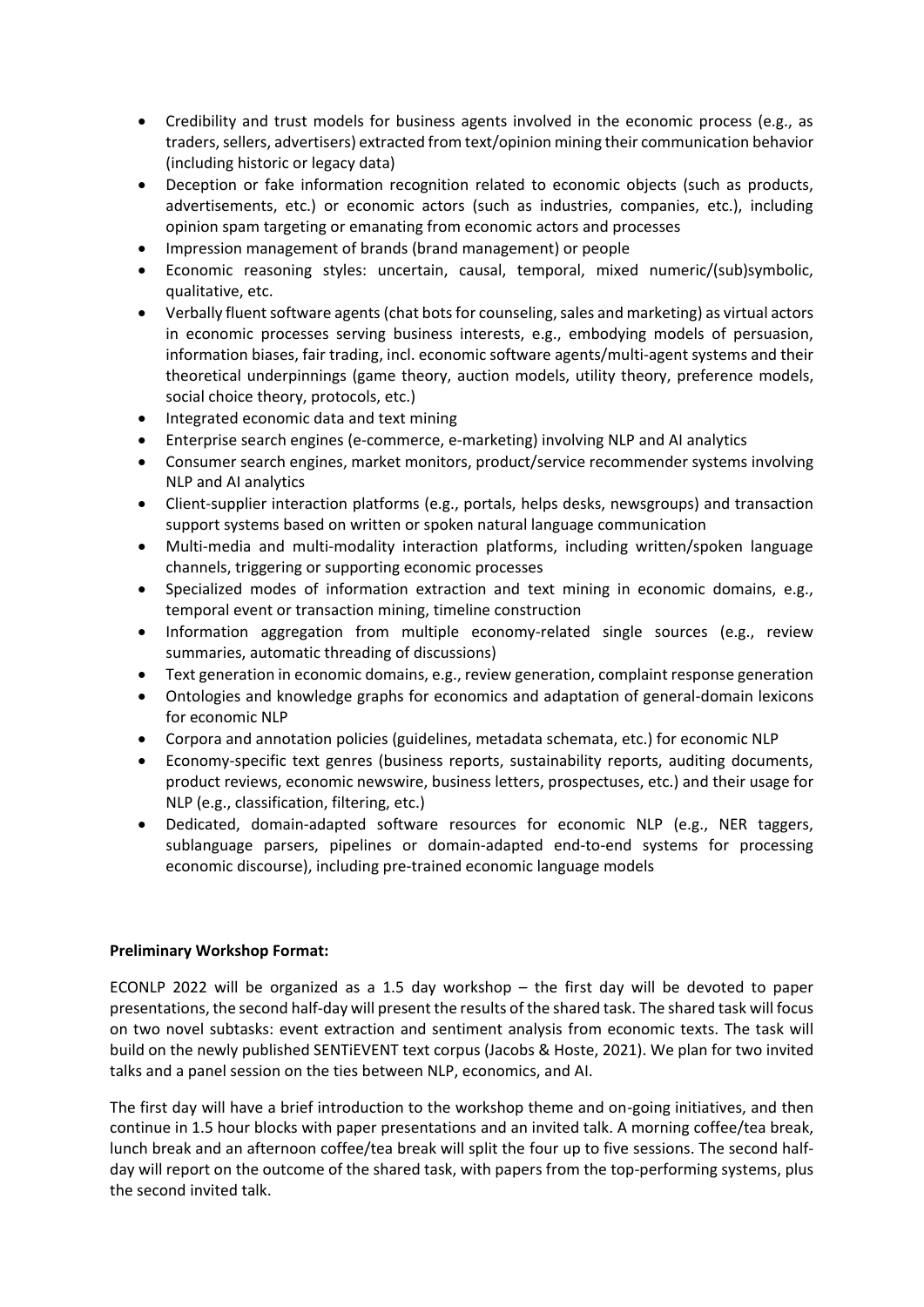#### **Estimate of the audience size:** 30-50 attendees

### **Tentative List of PC Members:**

- Sven Büchel Friedrich-Schiller-Universität Jena, Jena, Germany
- David Carmel **Amazon, Haifa, Israel**
- Michael Chau **University of Hong Kong, Hong Kong, China**
- Paulo Cortez University of Minho, Guimarães, Portugal
- Sanjiv Ranjan Das Santa Clara University, Santa Clara, CA, USA
- Brian Davis **Dublin City University, Dublin, Ireland**
- Luciano Del Corro Goldman Sachs, Frankfurt/M., Germany
- Lipika Dey Tata Consultancy Services (TCS) Innovation Lab, New Delhi, India
- Giuseppe Di Fabbrizio VUI, Inc., Boston, MA, USA & Trento, Italy
- Flavius Frasincar Erasmus University, Rotterdam, The Netherlands
- Anjan Goswami Adobe Inc., San Francisco, CA, USA
- Petr Hájek University of Pardubice, Pardubice, Czech Republic
- Yulan He University of Warwick, Coventry, UK
- Qing Li Southwestern University of Finance and Economics, Chengdu, China
- Xiaodong Li Hohai University, Nanjing, Jiangsu, China
- Pekka Malo **Aalto University, Aalto , Finland**
- Igor Mozetič Jožef Stefan Institute, Ljubljana, Slovenia
- Viktor Pekar **Aston University, Birmingham, UK**
- Nicolas Pröllochs Universität Gießen, Gießen, Germany
- Samuel Rönnqvist University of Turku, Turku, Finland
- Hiroki Sakaji University of Tokyo, Tokyo, Japan
- Kazuhiro Seki University of Kobe, Kobe, Japan
- Sameena Shah JPMorgan Chase, New York City, NY, USA
- Kiyoaki Shirai Japan Advanced Institute of Science and Technology (JAIST), Nomi, Japan
- Heiner Stuckenschmidt Universität Mannheim, Mannheim, Germany
- Jacopo Tagliabue Coveo Labs, New York City, NY, USA
- Mengting Wan Microsoft, Redmond, WA, USA
- Frank Z. Xing Nanyang Technological University, Singapore, Singapore
- Wlodek Zadrozny University of North Carolina, Charlotte, NC, USA
- Zhu (Drew) Zhang Iowa State University, Ames, IA, USA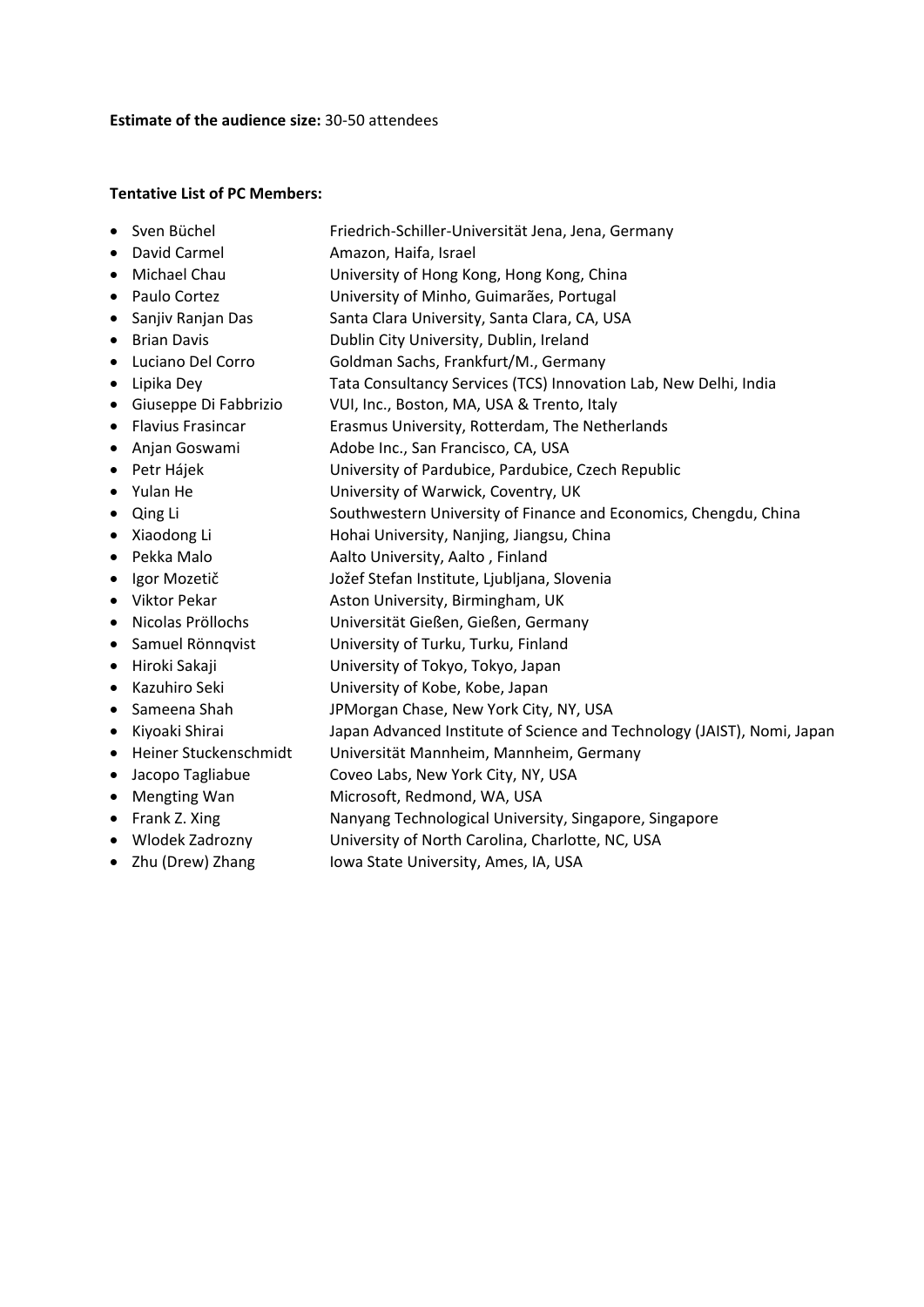# **Thematically Related Workshops:**

- [3 rd] **Workshop on Financial Technology and Natural Language Processing** [@ IJCAI 2021]
- [2<sup>nd</sup>] Workshop on Financial Technology and Natural Language Processing [@ IJCAI-PRICAI 2020]
- [1<sup>st</sup>] Workshop on Financial Technology and Natural Language Processing [@ IJCAI 2019]
	- $\circ$  Narrowly focused on FinTech ECONLP has a much wider thematic scope and deeper integrates NLP and AI topics
	- o
- **eCOM – eCommerce** @ SIGIR 2017, 2018, 2019, 2020, 2021
	- $\circ$  Narrowly focused on e-commerce in the context of IR ECONLP has a much wider thematic scope and integrates NLP and AI topics
- **ECNLP – e-Commerce & NLP** @ WWW 2019, WWW 2020, ACL 2020, ACL 2021
	- $\circ$  Narrowly focused on e-commerce in the context of NLP ECONLP has a much wider thematic scope and integrates NLP and AI topics
- **FNP – Financial Narrative Processing** @ LREC 2018, NoDaLiDa 2019, COLING 2020, U Lancaster 2021
	- $\circ$  Focused on NLP only ECONLP has a wider thematic scope and integrates NLP and AI topics
- Single workshops @ KDD and NeurIPS dealing with **ADF – Anomaly Detection in Finance** (KDD 2017 & 2019), **MLF – ML in Finance** (KDD 2020 & 2021), as well as **Robust AI in Financial Services** (NeurIPS 2019), **FAIF – Fair AI in Finance** (NeurIPS 2020), and **MLECON – ML Meets Econometrics** (NeurIPS 2021)
	- o Focused on ML, econometrics, and even more specialized themes, without any relation to NLP – ECONLP has an alternative thematic scope and integrates NLP and AI topics

# **Previous ECONLP workshops:**

1 st ECONLP 2018 Workshop @ ACL 2018, Melbourne, Australia [\(https://www.aclweb.org/anthology/W18-31.pdf\)](https://www.aclweb.org/anthology/W18-31.pdf)

- a. Submissions received: 16
- b. Papers accepted: 8 [2 long, 6 short]
- c. Number of attendees: 40

2<sup>nd</sup> ECONLP 2019 Workshop @ EMNLP-IJCNLP 2019, Hong Kong, China [\(https://www.aclweb.org/anthology/D19-5100.pdf\)](https://www.aclweb.org/anthology/D19-5100.pdf)

- a. Submissions received: 17
- b. Papers accepted: 8 [5 long, 3 short]
- c. Number of attendees: 50

3<sup>rd</sup> ECONLP 2021 Workshop @ EMNLP 2021, Punta Cana, Dominican Republic (+ virtual) [\(https://biblio.ugent.be/publication/8728637/file/8728638.pdf\)](https://biblio.ugent.be/publication/8728637/file/8728638.pdf)

- a. Submissions received: 16
- b. Papers accepted: 12 [5 long, 7 short]
- c. Number of attendees: 50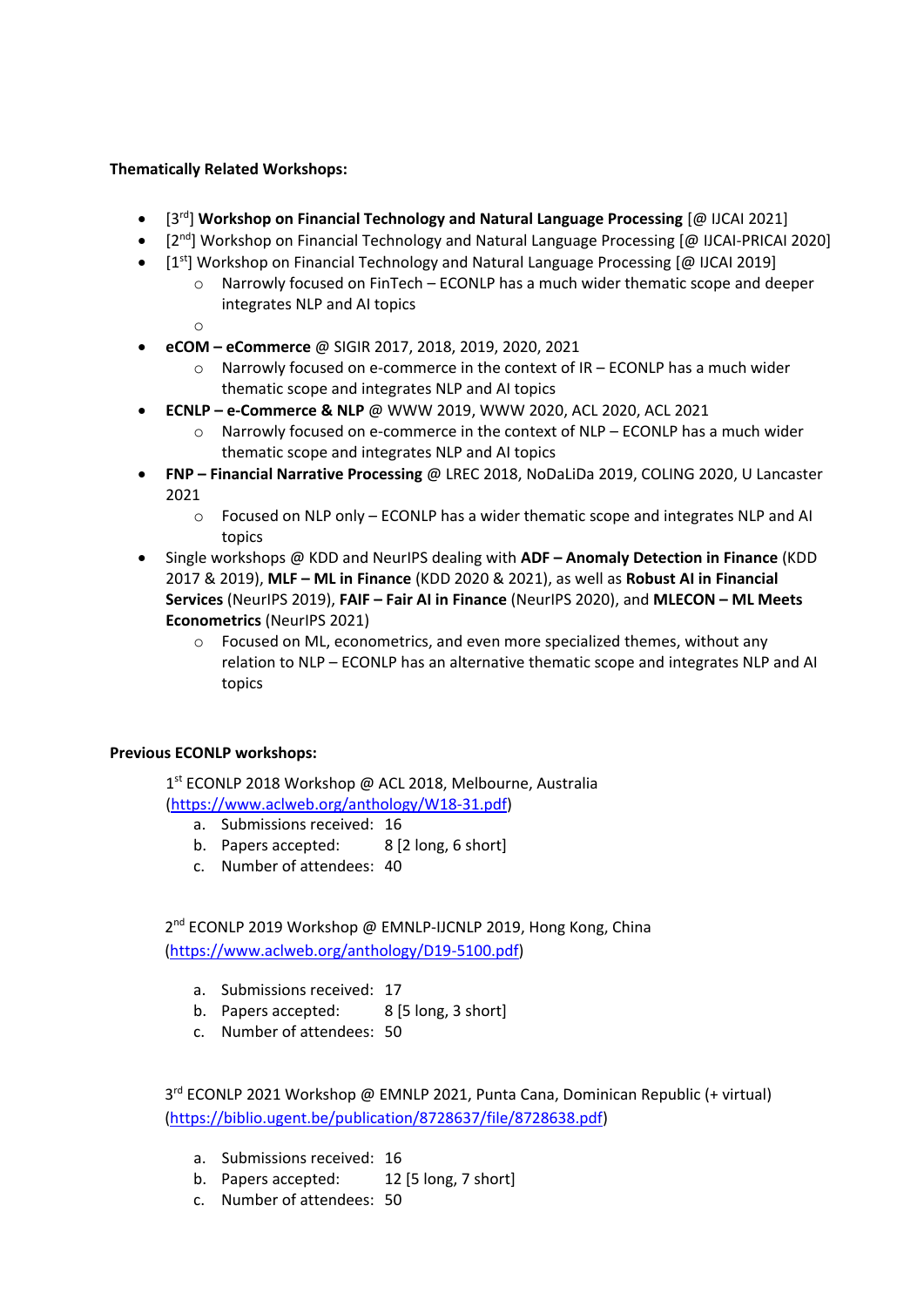### **Members of the Organizing Committee:**

- **Udo Hahn (chair) Friedrich-Schiller-Universität Jena, Germany [udo.hahn@uni-jena.de](mailto:udo.hahn@uni-jena.de)**
- Véronique Hoste Ghent University, Belgium [veronique.hoste@ugent.be](mailto:veronique.hoste@ugent.be)
- Gerard Hoberg University of Southern California, CA, USA [hoberg@marshall.usc.edu](mailto:hoberg@marshall.usc.edu)

## **Organizers' CVs, Areas of Expertise, and Experience in Organizing Workshops:**

 **Udo Hahn** – Jena University Language & Information Engineering (JULIE) Lab, Friedrich-Schiller-Universität Jena, Germany (chair) - **primary contact for the OC** <https://julielab.de/Staff/Hahn>

Udo Hahn is a full professor for Computational Linguistics at FSU Jena (Germany) where he heads the Jena University Language & Information Engineering (JULIE) Lab [\(www.julielab.de\)](http://www.julielab.de/). He holds a PhD from the Information Science Department at the University of Konstanz (Germany). His research interests focus on NLP applications for the life and natural sciences, mainly information extraction and text mining, emotion analysis, knowledge integration and aggregation from structured and unstructured data (incl. text summarization), annotation science, ontology and multilingual terminology engineering, as well as software engineering for NLP. He already co-organized 12 workshops in total. Among them six workshops for ACL (the 1<sup>st</sup> ECONLP workshop @ ACL 2018, 2<sup>nd</sup> ECONLP workshop @ EMNLP-IJCNLP 2019, and 3<sup>rd</sup> ECONLP workshop @ EMNLP 2021, workshops on Automatic Summarization @ ANLP-NAACL 2000 and ACL 2002, and the BioNLP 2002 workshop @ ACL 2002), and the "UIMA for NLP" workshops @ LREC 2008 and LREC 2010.

## Relevant Publications:

Buechel, Sven, & Rücker, Susanna, & **Hahn, Udo** (2020). Learning and evaluating emotion lexicons for 91 languages. In: *ACL 2020 – Proceedings of the 58th Annual Meeting of the Association for Computational Linguistics*, 1202-1217.

Buechel, Sven, & Junker, Simon, & Schlaak, Thore, & Michelsen, Claus, & **Hahn, Udo** (2019). A time series analysis of emotional loading in Central Bank statements. In: *ECONLP 2019 – Proceedings of the 2nd Workshop on Economics and Natural Language Processing @ EMNLP-IJCNLP 2019*, 16–21.

Händschke, Sebastian G. M., & Buechel, Sven, & Goldenstein, Jan, & Poschmann, Philipp, & Duan, Tinghui, & Walgenbach, Peter, & **Hahn, Udo** (2018). A corpus of corporate annual and social responsibility reports: 280 million tokens of balanced organizational writing. In: *ECONLP 2018 – Proceedings of the 1st Workshop on Economics and Natural Language Processing @ ACL 2018*, 20-31.

Buechel, Sven, & **Hahn, Udo**, & Goldenstein, Jan, & Händschke, Sebastian G. M., & Walgenbach, Peter (2016). Do enterprises have emotions? In: *WASSA 2016 – Proceedings of the 7th Workshop on Computational Approaches to Subjectivity, Sentiment and Social Media Analysis @ NAACL-HLT 2016*, 147-153.

Buechel, Sven, & **Hahn, Udo** (2016). Emotion analysis as a regression problem: dimensional models and their implications on emotion representation and metrical evaluation. In: *ECAI 2016 – Proceedings of the 22nd European Conference on Artificial Intelligence*, 1114-1122.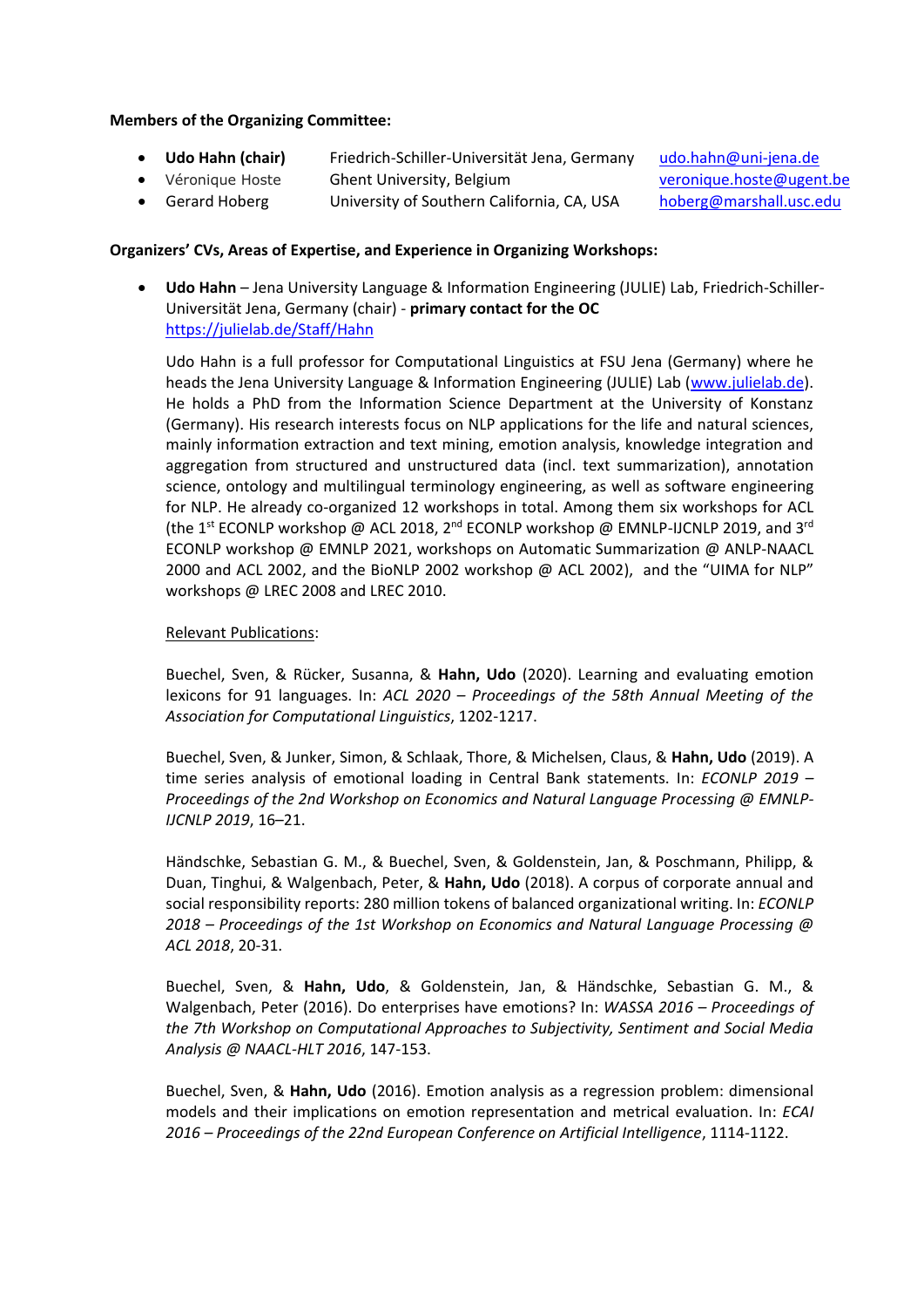**Véronique Hoste** – LT3 Language and Translation Technology Group, Ghent University, Belgium <https://research.flw.ugent.be/en/veronique.hoste>

Prof. Veronique Hoste is Full Professor of Computational Linguistics and director of the LT3 Language and Translation Technology Team at Ghent University [\(www.lt3.ugent.be\)](http://www.lt3.ugent.be/). She holds a PhD in computational linguistics from the University of Antwerp on optimization issues in machine learning of coreference resolution (2005). She has a strong expertise in machine learning of natural language, and more specifically in coreference resolution, word sense disambiguation, terminology extraction, text classification, classifier optimization, readability prediction, sentiment mining, economic event extraction and (implicit) sentiment analysis. She co-organized different workshops, including the 1<sup>st</sup> ECONLP workshop @ ACL 2018, 2<sup>nd</sup> ECONLP workshop @ EMNLP-IJCNLP 2019, and 3<sup>rd</sup> ECONLP workshop @ EMNLP 2021,, as well as shared tasks on coreference resolution (2010), cross-lingual word sense disambiguation (2010 and 2013), L2 writing (2014), and multilingual aspect-based sentiment analysis (2016).

#### Relevant Publications:

Jacobs, Gilles, & **Hoste, Véronique** (2021). SENTiVENT: enabling supervised information extraction of company-specific events in economic and financial news. In: *Language Resources and Evaluation* [pub ahead of print: [https://link.springer.com/article/10.1007/s10579-021-](https://link.springer.com/article/10.1007/s10579-021-09562-4) [09562-4](https://link.springer.com/article/10.1007/s10579-021-09562-4) ]

Jacobs, Gilles, & **Hoste, Véronique** (2021). Fine-grained implicit sentiment in financial news: uncovering hidden bulls and bears. In: *electronics*, 10, #2554.

Jacobs, Gilles, & **Hoste, Véronique** (2020). Extracting fine-grained economic events from business news. In: *Proceedings of the 1st Joint Workshop on Financial Narrative Processing and Multiling Financial Summarisation @ COLING 2020*, 235–245.

Jacobs, Gilles, & Lefever, Els, & **Hoste, Véronique** (2018). Economic event detection in company-specific news text. In: *ECONLP 2018 – Proceedings of the 1st Workshop on Economics and Natural Language Processing @ ACL 2018*, 1–10.

Lefever, Els, & **Hoste, Véronique** (2016). A classification-based approach to economic event detection in Dutch news text. In: *LREC 2016 – Proceedings of the 10th International Conference on Language Resources and Evaluation*, 330-335

#### **Gerard Hoberg** – University of Southern California, CA, USA, USA <http://faculty.marshall.usc.edu/Gerard-Hoberg/>

Gerard Hoberg is a Charles E. Cook Community Bank Professor of Finance at USC, CA, USA. His research interest include corporate finance, industrial organization, IPOs, M&A, payout policy, risk management, and empirical asset pricing.

#### Relevant Publications:

**Hoberg, Gerard**, & Phillips, Gordon (2018). Text-based industry choice and product language. In: *Management Science*, 64, 3735-3755.

**Hoberg, Gerard**, & Phillips, Gordon (2018). Text-based industry momentum. In: *Journal of Financial and Quantitative Analysis*, 53, 2355-2388.